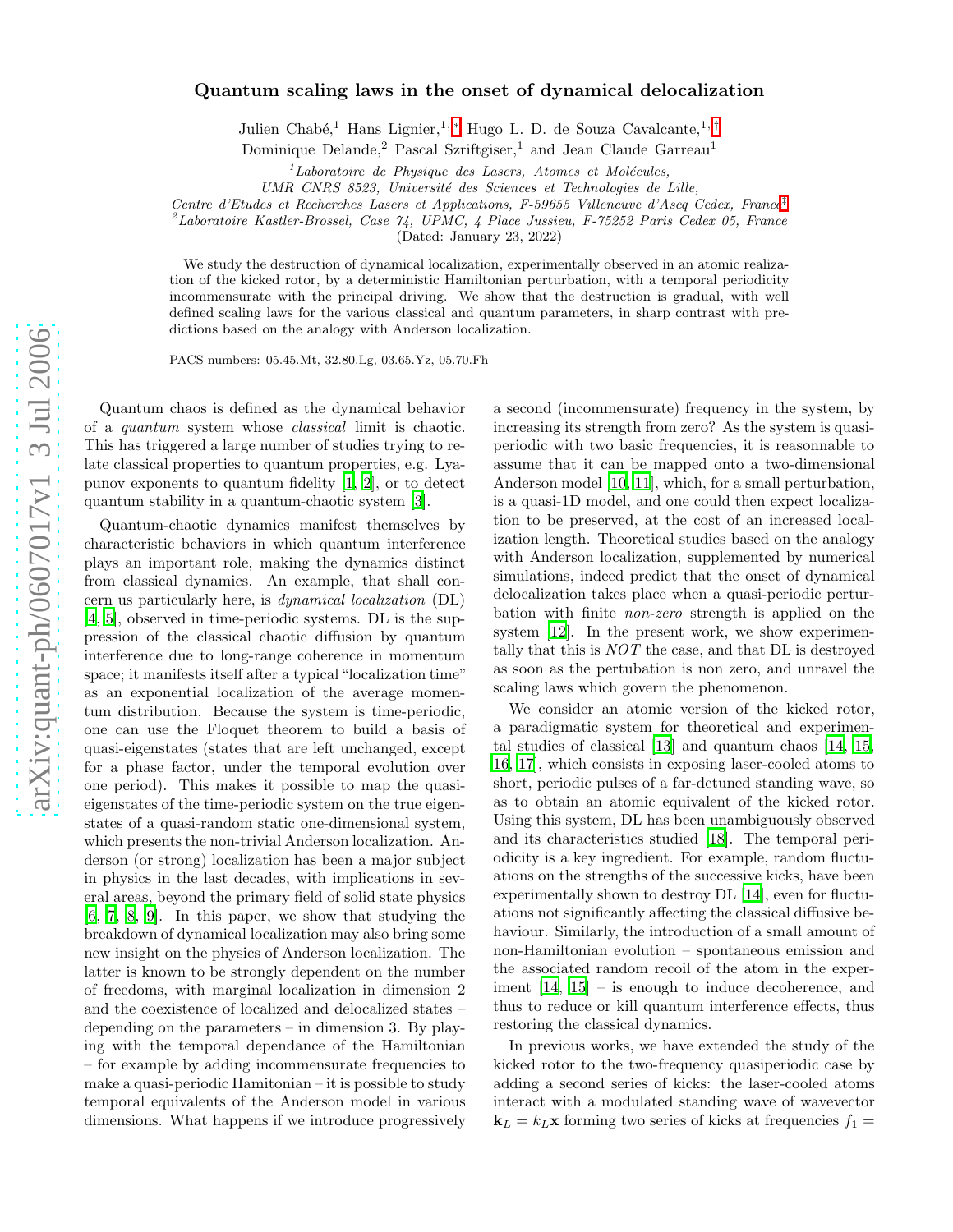$1/T_1$  (primary series) and  $f_2 = rf_1$  (secondary series), so as to obtain a system described by the Hamiltonian:

<span id="page-1-0"></span>
$$
H = \frac{P^2}{2} + \sin \theta \left[ K \sum_{n=0}^{N-1} \delta(t - n) + aK \sum_{n=0}^{rN-1} \delta \left( t - \frac{n}{r} \right) \right]
$$
(1)

where we measure momentum in units of  $2\hbar k_L$ ,  $\theta = 2k_Lx$ , time in units of  $T_1$ . The normalized kick amplitude is  $K = \Omega_1^2 \hbar k_L^2 \tau T_1/(2M\Delta)$  ( $\Omega_1$  is the resonant Rabi frequeny, proportional to the light intensity and  $\tau$  is the duration of the kicks [\[23\]](#page-3-21). In such units, the normalized Planck constant, describing the "quanticity" of the system, is  $k = 4\hbar k_L^2 T_1/M$ ; it can thus be controlled by changing the frequency of the kicks. We have shown that, in the quasiperiodic case (*r* irrational), with  $a = 1$ , DL is destroyed [\[17](#page-3-19)].

What are the scaling laws for the onset of delocalization? In order to understand the origin of such laws, we analyze pertubatively the effect of the second series. The effect of each individual kick is expressed by a unitary evolution operator:

$$
U(a, K, k) = \exp\left(-i\frac{aK\sin\theta}{k}\right).
$$
 (2)

For sufficiently small a – such that  $aK/\hbar \ll 1$  – this operator is close to unity and a single kick only slightly modifies the atomic state. It is the accumulation of a series of small kicks which significantly perturbs the dynamics. If the ratio  $r$  of the two frequencies is sufficiently far from any simple rational number, the second series of kicks is applied at quasi-random phases (measured with respect to the principal sequence), so that there is no coherent action of consecutive kicks. In classical language, the positions  $\theta$  at consecutive secondary kicks are uncorrelated. In the unperturbed Floquet basis, the incoherent cumulative effect of the secondary kicks results in a diffusive process. The strength of a single kick being proportional to  $aK/\hbar$ , the incoherent cumulative effect of n secondary kicks is proportional to  $na^2K^2/\hbar^2$ , and the characteristic time scale for the effect of the secondary kick series then scales as  $T_2 \hbar^2/(a^2 K^2)$ . The other important time scale in the problem is the localization time, scaling like  $T_1K^2/k^2$ . If over one localization time, the effect of the second kick sequence is small, DL has time to establish before being destroyed. In the opposite situation, diffusion in the Floquet basis is the dominant process and no localization is expected. The cross-over between the two regimes arrives when the two time scales are comparable, i.e. when  $T_2 \hbar^2 / (a^2 K^2) \simeq T_1 K^2 / \hbar^2$ , or (assuming r is of the order of unity):

$$
\tilde{a} = \frac{aK^2}{\hbar^2} \simeq 1\tag{3}
$$

<span id="page-1-1"></span> $\tilde{a}$  thus represents the scaled parameter governing the onset of delocalization. It depends on both the "chaoticity"

parameter  $K$  and the "quanticity" parameter, the effective Planck constant  $\bar{k}$ , which shows the intrinsic quantum nature of the phenomenon. Note that the preceding discussion establishes the expression for the relevant parameter  $\tilde{a}$ , but is not sufficient for knowing whether there is an abrupt (as predicted from the Anderson model) or a smooth transition (as we experimentally observe here) between localization and delocalization.

The experimental setup has been described in detail elsewhere [\[19](#page-3-22), [20](#page-3-23), [21\]](#page-3-24). Cesium atoms are first trapped and cooled in a standard Magneto-Optical trap, down to a temperature around 3  $\mu$ K. The trap is turned off, and the atoms interact with the doubly-pulsed standing wave [Eq. [\(1\)](#page-1-0)]. Raman stimulated transitions are then used to measure the population  $\Pi(P)$  of a given momentum class, which can be chosen by changing the Raman detuning. It is very easy to directly measure the degree of localization of the system by measuring the population in the zero momentum class  $\Pi_0 = \Pi(P = 0)$ . As the number of atoms in a given experiment is constant, this value is smaller if the momentum distribution is larger, that is  $\Pi_0 \propto \langle \Delta P^2 \rangle^{-1/2}$ . In practice, in order to improve the signal to noise ratio, we measure the fraction of atoms with velocity in a small range around zero. The range is comparable to the width of the initial velocity distribution (few recoil velocities) and much smaller than the final width. In our experiment, the standing wave is obtained from a SDL MOPA (Master Oscillator Power Amplifier) delivering around 350 mW. The beam is transported through polarization-maintaining optical fibers to the interaction region. A diode laser mounted in extended cavity configuration and locked on an invar Fabry-Perot interferometer serves as master. The frequency is continuously monitored by an Advantest Q8326 lambda-meter.

In order to study the destruction of DL, we choose a number of kicks that is larger than the localization time  $N_L \propto (K/\hbar)^2$  and measure  $\Pi_0$  for increasing values of a from zero to 0.25. Fig. [1](#page-2-0) displays the typical results for seven sets of parameters, that are shown in table [I.](#page-2-1)

Numerical simulations of the kicked rotor quantum dynamics are useful for a detailed interpretation of the results. A few complications must be included in our simulations, which are, ordered by decreasing importance: the finite temporal length of the pulses which makes the kicks slightly different from  $\delta$ -kicks, the spatial variation of the laser intensity across the atomic cloud which implies that all the atoms do not feel the same K value and some residual spontaneous emission. Altogether, they affect the shape of the curves in a rather limited way: the decay of  $\Pi_0$  with a is slower by about 20%. Fig. [1](#page-2-0) shows a comparison of the numerical calculation for the four curves at  $K = 6.8$  and various k values with the corresponding experimetal curves: the agreement is very good. There is no adjustable parameter, all the quantities have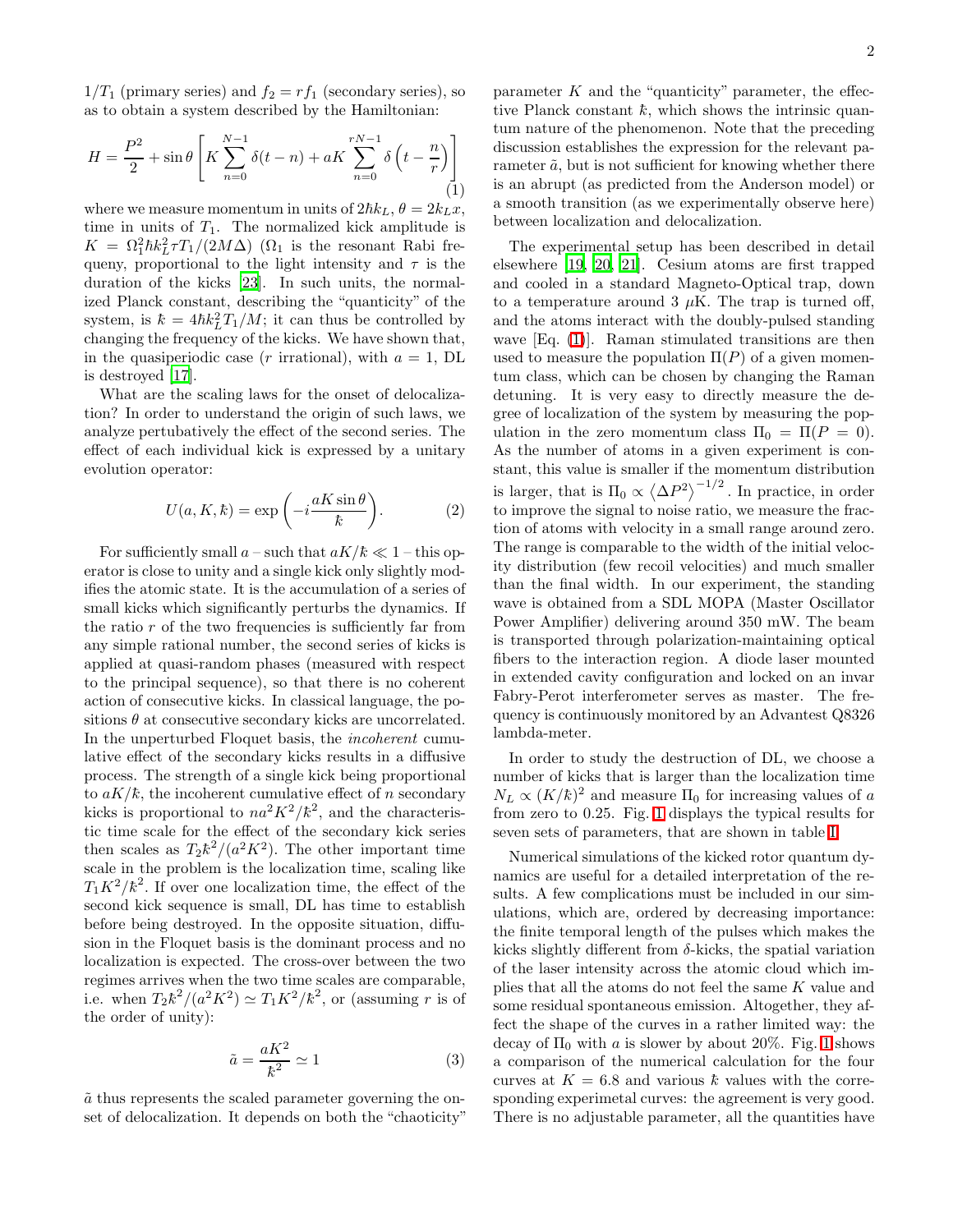

<span id="page-2-0"></span>FIG. 1: (Color online) Normalized number of zero-velocity atoms as a function of the amplitude ratio a of the secondary sequence of kicks to the principal sequence of kicks for various values of  $k$  and  $K$ . In order to ease the comparison, the curves have been normalized so that the value at  $a = 0$  is 1 for all curves. The parameters and plotting conventions are listed in table [I.](#page-2-1) The solid lines are numerical simulations for the four curves at  $K = 6.8$ , with no adjustable parameter, as all quantities of interest have been measured experimentally. The kick strength at the center of the atomic cloud is calculated from the laser power and the geometry of the beam, the temporal profile of the kicks is measured and spontaneous emission rates are calculated from the laser intensity, the detuning and the oscillator strength of the atomic transition.

been either directly measured or calculated from measured quantities and first principles. Small deviations are observed for the lowest curve. This is probably an experimental artefact due to the long duration of the full kick sequence (2.8 ms, compared to 1.2 ms for the upper curve). The atoms are freely falling due to gravity, and, as they escape the central region of the Gaussian-profiled standing wave, they see a smaller light intensity and the momentum diffusion is stopped, and thus the delocalization. For the lowest curve, the motion of the atoms is almost 6 times larger than for the highest curve.

In the various series, a constant ratio  $N/N_L = 2.5$  ( $N_L$ ) is the localization time) is kept in order to insure that all experiments correspond to the same "localization stage". The various sets of parameters have been chosen to allow us to vary either  $k$  or  $K$  keeping all other parameters constant. We choose  $r = 0.681$ , a typical "irrational" number, i.e. far from any simple rational, in order to avoid DL and sub-Fourier resonances [\[22](#page-3-25)] which are observed in a narrow range around rational numbers.

Data in Fig. [1](#page-2-0) clearly demonstrate that the destruction of DL by a second series of kicks is gradual and certainly not a phase transition. The various curves display a qualitatively similar behaviour, a signature of universality in the destruction of DL. In order to exhibit this universal behaviour, we show in Fig. [2](#page-2-2) the same data plotted as a function of the scaled amplitude  $\tilde{a}$ , given by Eq. [\(3\)](#page-1-1). The seven experimental curves now coincide, which proves that  $\tilde{a}$  is the truly relevant parameter.



<span id="page-2-2"></span>FIG. 2: (Color online) Number of zero-velocity atoms as a function of the scaled kick series amplitude ratio,  $\tilde{a} = aK^2/k^2$ . One observes the superposition of all curves. Parameters and graphic conventions are the same as in Fig. [1.](#page-2-0)

| (kHz)  | (GHz)   | (mW) | N   | $N_L$ | К   | k        | Symbol |
|--------|---------|------|-----|-------|-----|----------|--------|
| 30.000 | $-18.8$ | 95   | 35  | 14    | 6.8 | 3.46     |        |
| 36.000 | $-15.6$ | 95   | 50  | 20    | 6.8 | 2.88     |        |
| 54.000 | $-10.5$ | 95   | 113 | 45    | 6.8 | 1.92     | ♦      |
| 72.000 | $-7.9$  | 95   | 200 | 79    | 6.8 | 1.44     |        |
| 30.000 | $-21.3$ | 62   | 18  |       |     | 4.5 3.46 |        |
| 30.000 | $-21.3$ | 87   | 35  | 14    | 6.3 | 3.46     |        |
| 30.000 | $-21.3$ | 123  | 70  | 28    | 8.9 | 3.46     |        |

<span id="page-2-1"></span>TABLE I: Sets of parameters used in the curves of Fig. [1.](#page-2-0) The parameters  $r = f_2/f_1 = 0.681$  and the ratio  $N/N_L \approx 2.5$  $(N_L)$  is the localization time) are the same for all data series. The pulse duration  $\tau$  is 0.6  $\mu$ s for the 4 top lines and 0.7  $\mu$ s for the bottom 3 ones.

Although the preceeding results are clear-cut proofs that the second series of kicks gradually reduce the localization of the system, this may result from two completely different mechanisms: either the second series destroys the DL and restores a diffusive behavior of the quantum system, with a diffusion constant smoothly increasing from zero (for vanishing  $a$ ), or the localization is preserved, but with a localization length smoothly increasing with a. Which of two scenarios, the diffusive scenario or the Anderson scenario, correctly describes the physics at work, cannot be decided from the preceding results. This issue can be solved by looking at the momentum distribution. Indeed, the Anderson localized regime is characterized by an exponential localization of the wavefunction in momentum space, while the diffusive regime is associated with a Gaussian momentum distribution. Fig. [3](#page-3-26) shows the experimentally observed momentum distribution for various values of  $k$  and  $K = 6.8$ . DL is clearly observed for the smaller value of the scaled amplitude  $\tilde{a} = 0.97$  $(\bar{k} = 3.46,$  exponential shape) whereas the larger value  $\tilde{a} = 5.6$  is clearly in the diffusive regime ( $\tilde{k} = 1.44$ , Gaussian shape). The two other plots present intermediate shapes between a Gaussian and an exponential. We thus conclude that the diffusive scenario is the correct one.